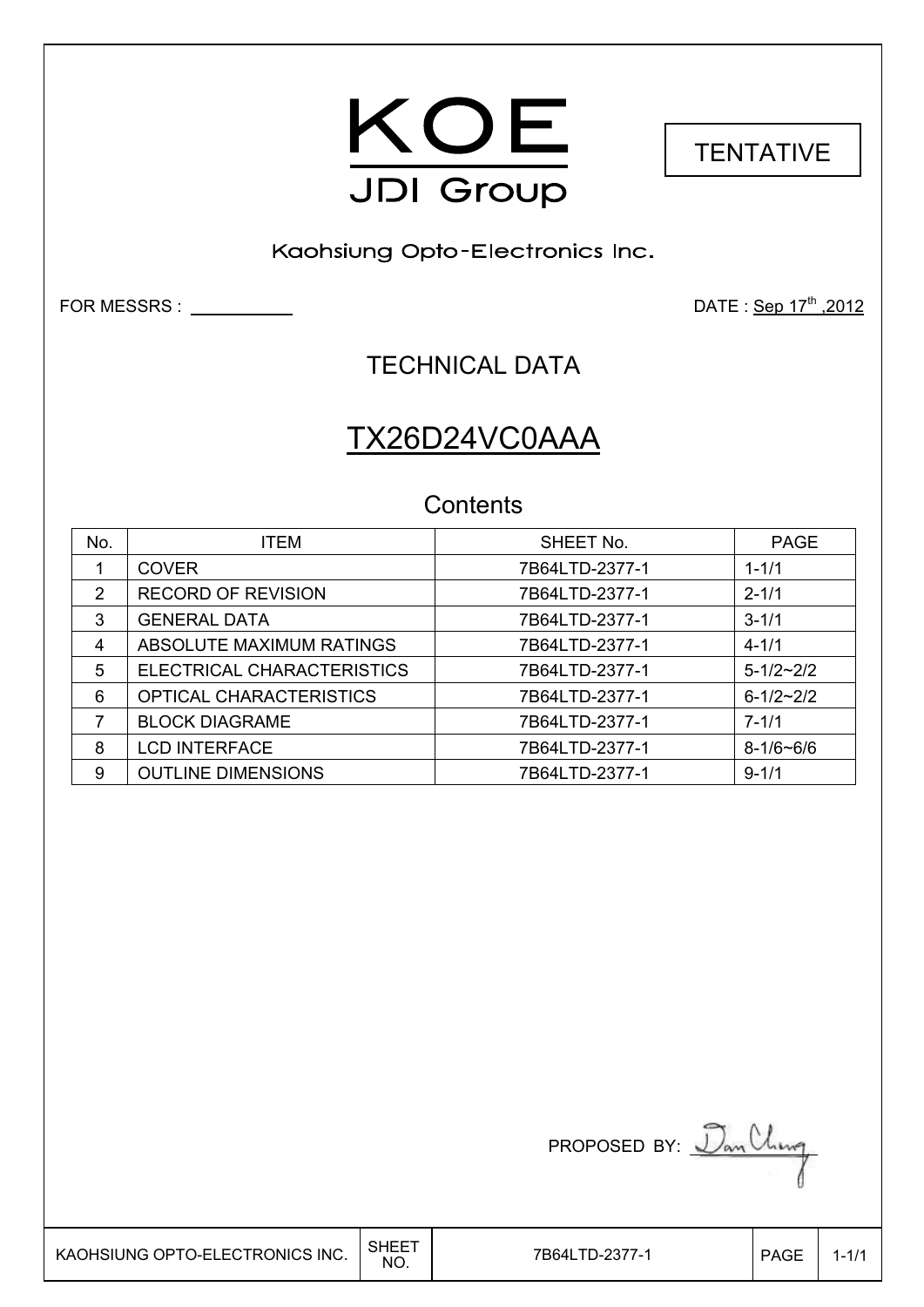| DATE | SHEET No.                       |                     | SUMMARY        |      |           |
|------|---------------------------------|---------------------|----------------|------|-----------|
|      |                                 |                     |                |      |           |
|      |                                 |                     |                |      |           |
|      |                                 |                     |                |      |           |
|      |                                 |                     |                |      |           |
|      |                                 |                     |                |      |           |
|      |                                 |                     |                |      |           |
|      |                                 |                     |                |      |           |
|      |                                 |                     |                |      |           |
|      |                                 |                     |                |      |           |
|      |                                 |                     |                |      |           |
|      |                                 |                     |                |      |           |
|      |                                 |                     |                |      |           |
|      |                                 |                     |                |      |           |
|      |                                 |                     |                |      |           |
|      |                                 |                     |                |      |           |
|      |                                 |                     |                |      |           |
|      |                                 |                     |                |      |           |
|      |                                 |                     |                |      |           |
|      |                                 |                     |                |      |           |
|      |                                 |                     |                |      |           |
|      |                                 |                     |                |      |           |
|      |                                 |                     |                |      |           |
|      |                                 |                     |                |      |           |
|      |                                 |                     |                |      |           |
|      |                                 |                     |                |      |           |
|      |                                 |                     |                |      |           |
|      |                                 |                     |                |      |           |
|      |                                 |                     |                |      |           |
|      |                                 |                     |                |      |           |
|      |                                 |                     |                |      |           |
|      |                                 |                     |                |      |           |
|      |                                 |                     |                |      |           |
|      |                                 |                     |                |      |           |
|      |                                 |                     |                |      |           |
|      |                                 |                     |                |      |           |
|      |                                 |                     |                |      |           |
|      | KAOHSIUNG OPTO-ELECTRONICS INC. | <b>SHEET</b><br>NO. | 7B64LTD-2377-1 | PAGE | $2 - 1/1$ |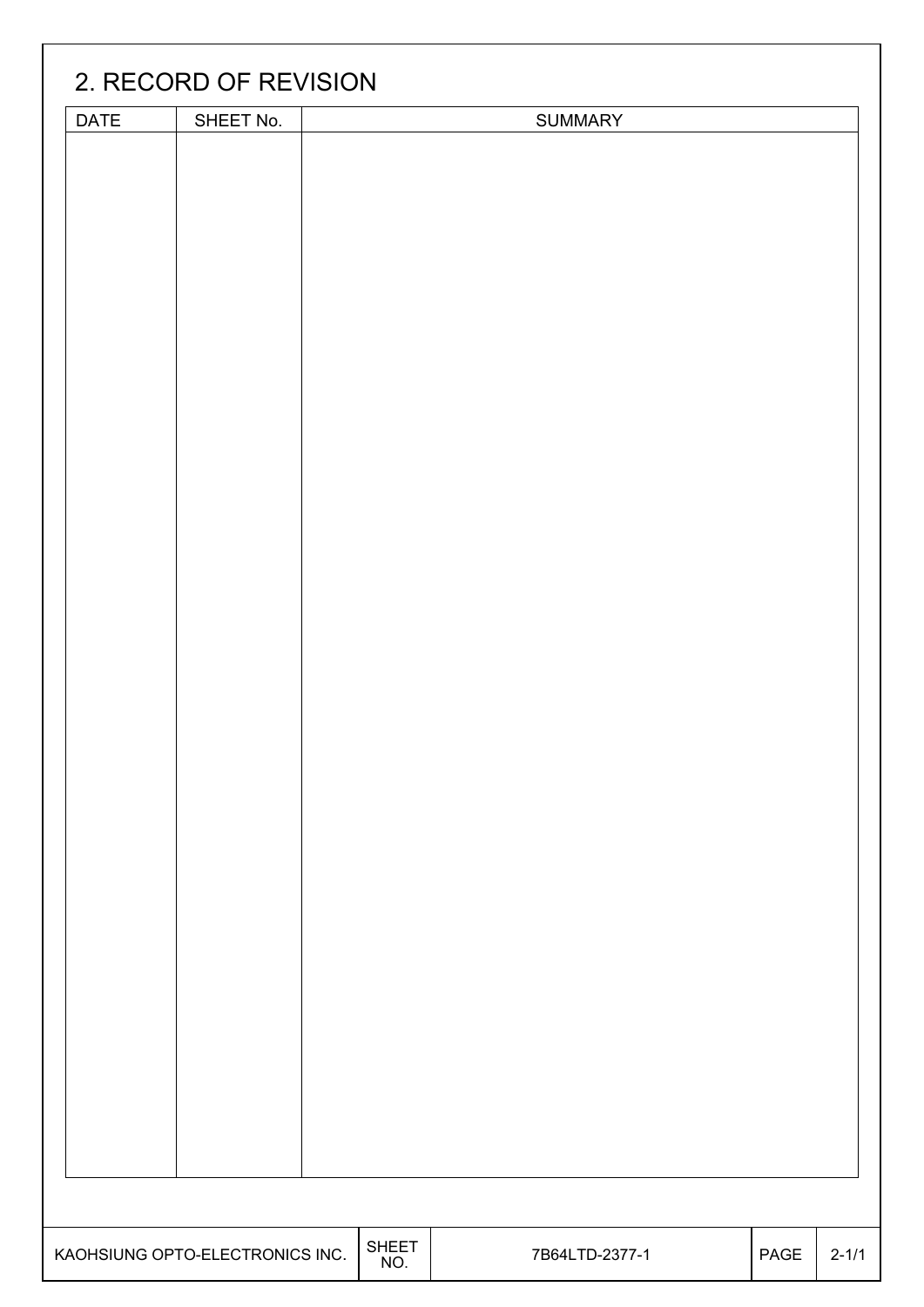## 3. GENERAL DATA

#### 3.1 DISPLAY FEATURES

This module is a 10.1" WXGA of 16:9 format amorphous silicon TFT. The pixel format is vertical stripe and sub pixels are arranged as R(red), G(green), B(blue) sequentially. This display is RoHS compliant, and COG (chip on glass) technology and LED backlight are applied on this display.

| Part Name                      | TX26D24VC0AAA                                 |
|--------------------------------|-----------------------------------------------|
| <b>Module Dimensions</b>       | 229.46(W) mm x 149.1(H) mm x 2.4(D) mm        |
| <b>LCD Active Area</b>         | 216.96(W) mm x 135.6(H) mm                    |
| Dot Pitch                      | $0.0565(W)$ mm x 3(R, G, B)(W) x 0.1695(H) mm |
| Resolution                     | 1280 x 3(RGB)(W) x 800(H) dots                |
| <b>Color Pixel Arrangement</b> | R, G, B Vertical stripe                       |
| LCD Type                       | Transmissive Color TFT; Normally Black        |
| Display Type                   | <b>Active Matrix</b>                          |
| Number of Colors               | 16.7M Colors (8-bit RGB)                      |
| Weight                         | 146 g (typ.)                                  |
| Interface                      | 1ch-LVDS/Receiver; 40 pins                    |
| Power Supply Voltage           | 3.3V for LCD; 5.0V for Backlight              |
| Power Consumption              | (0.9W) for LCD; (3.0W) for Backlight          |

| KAOHSIUNG OPTO-ELECTRONICS INC. | NO. | 7B64LTD-2377- | <b>PAGE</b> | - 32 |
|---------------------------------|-----|---------------|-------------|------|
|---------------------------------|-----|---------------|-------------|------|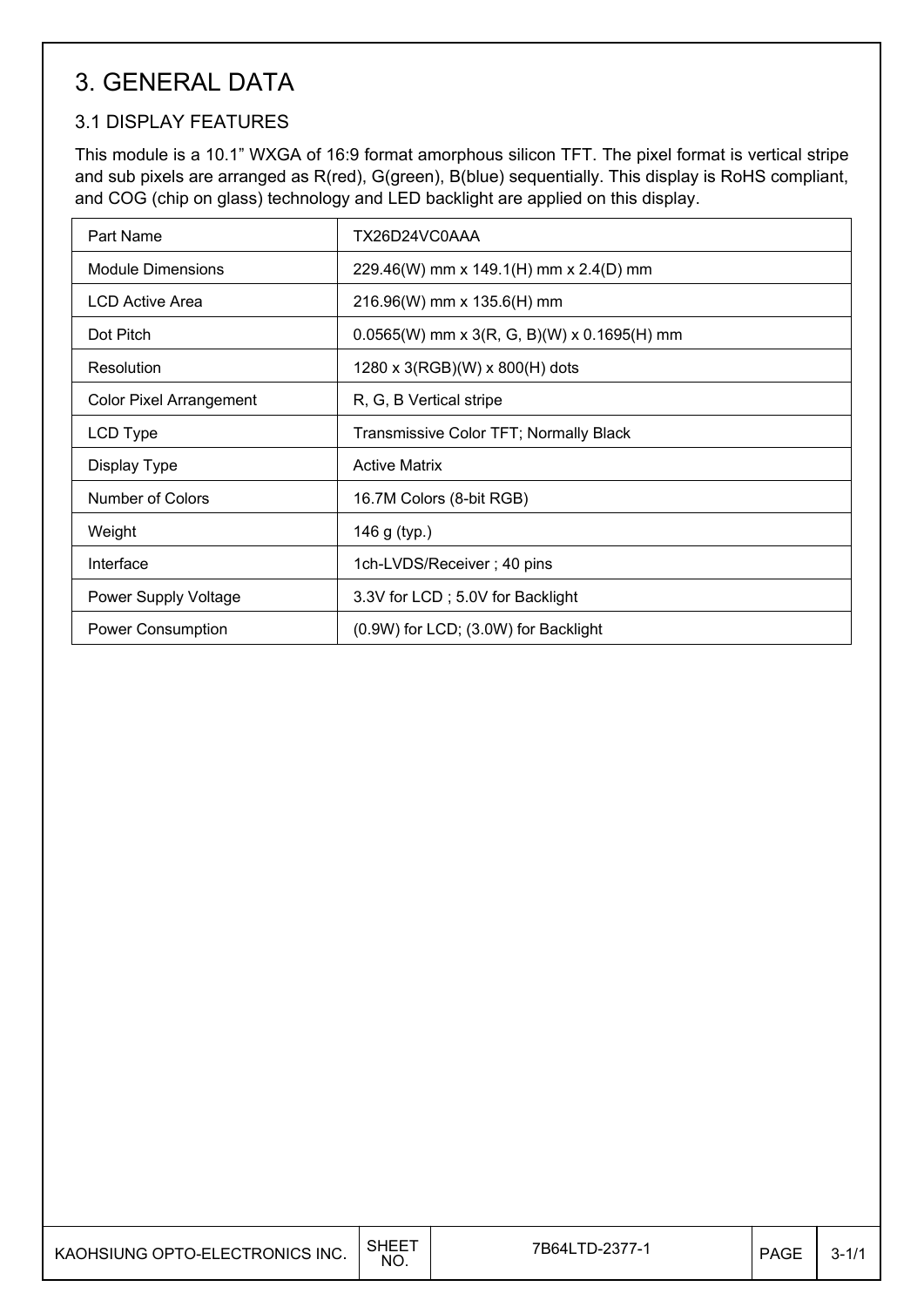## 4. ABSOLUTE MAXIMUM RATINGS

| Item                           | Symbol                       | Min.   | Max. | Unit         | Remarks                  |
|--------------------------------|------------------------------|--------|------|--------------|--------------------------|
| <b>Supply Voltage</b>          | $V_{DD}$                     | $-0.3$ | 5.0  |              | $V_{SS}$ =0V,TA=25 $°C$  |
| Input Voltage of Logic         | $V_{\sf IH}$                 | $-0.3$ | 5.0  |              | Note 1                   |
| <b>Operating Temperature</b>   | ${\mathsf T}_{\mathsf {OP}}$ |        | 50   | $^{\circ}C$  | Note 2                   |
| Storage Temperature            | ${\sf T}_{\tt ST}$           | $-20$  | 60   | $^{\circ}$ C | Note 2                   |
| <b>Backlight Input Voltage</b> | $V_{LED}$                    | $-0.3$ | 6.5  |              | $\overline{\phantom{a}}$ |

Note 1: It shall be applied to pixel data signal and clock signal.

- Note 2: The maximum rating is defined as above based on the chamber temperature, which might be different from ambient temperature after assembling the panel into the application. Moreover, some temperature-related phenomenon as below needed to be noticed:
	- Background color, contrast and response time would be different in temperatures other than  $25^{\circ}$ C.
	- Operating under high temperature will shorten LED lifetime.

| 3HEE .<br>7B64LTD-2377-<br><b>PAGF</b><br>KAOHSIUNG OPTO-ELECTRONICS INC.<br>NO. |  |  |  |  | $4 - 1,$ |
|----------------------------------------------------------------------------------|--|--|--|--|----------|
|----------------------------------------------------------------------------------|--|--|--|--|----------|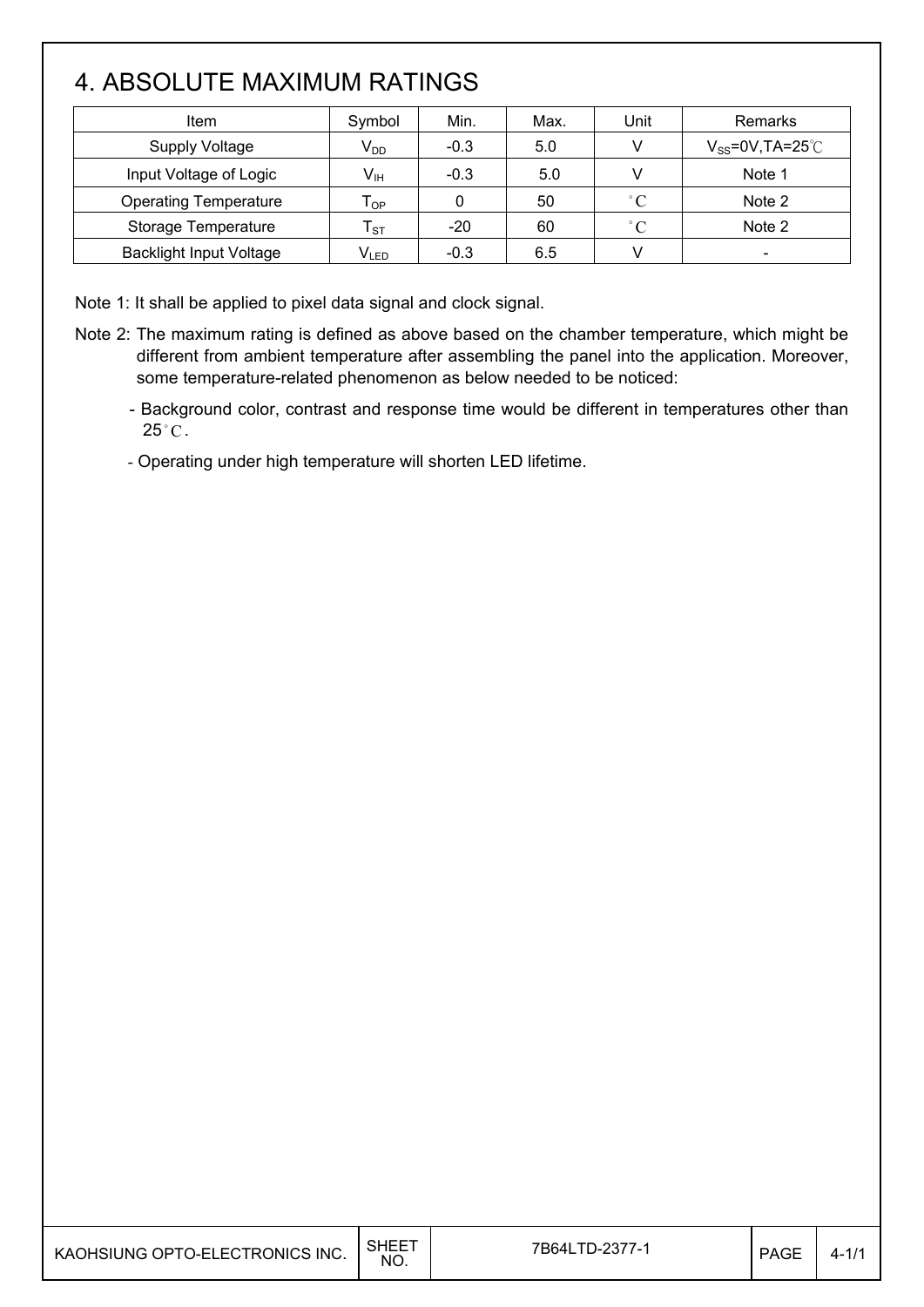# 5. ELECTRICAL CHARACTERISTICS

### 5.1 LCD CHARACTERISTICS

 $T_a = 25$  °C, Vss = 0V

| <b>Item</b>                                        | Symbol                            | Condition                      | Min.   | Typ.                     | Max.                         | Unit       | Remarks |
|----------------------------------------------------|-----------------------------------|--------------------------------|--------|--------------------------|------------------------------|------------|---------|
| Power Supply Voltage                               | $V_{DD}$                          |                                | 3.0    | 3.3                      | 3.6                          | $\vee$     |         |
| Differential Input Voltage                         |                                   | "H" level                      |        |                          | $+100$                       |            |         |
| for LVDS Receiver<br>Threshold                     | $V_1$                             | "L" level                      | $-100$ |                          |                              | mV         | Note 1  |
| Differential Input Voltage<br>for LVDS Common mode | <b>VCM</b>                        | $\overline{\phantom{a}}$       | 0.7    |                          | 1.6                          | $\vee$     |         |
| <b>LVDS Differential Voltage</b>                   | IV <sub>ID</sub> I                |                                | 250    |                          | 600                          | mV         |         |
| Input Voltage for Logic                            | $V_{IH}$                          |                                | 3.0    |                          | 3.6                          | $\vee$     |         |
|                                                    | $V_{IL}$                          |                                | 0      | $\overline{\phantom{0}}$ | 0.5                          |            |         |
| Power Supply Current                               | $I_{DD}$                          | $V_{DD}$ - $V_{SS}$<br>$=3.3V$ |        | (270)                    | TBD                          | mA         | Note 2  |
| <b>Vsync Frequency</b>                             |                                   | $\overline{\phantom{a}}$       |        | 60.0                     | $\overline{\phantom{a}}$     | Hz         |         |
| <b>Hsync Frequency</b>                             | $f_{\scriptscriptstyle H}$        | $\overline{\phantom{a}}$       |        | 49.4                     | $\qquad \qquad \blacksquare$ | <b>KHz</b> | Note 3  |
| <b>DCLK Frequency</b>                              | $\iota_{\scriptscriptstyle{CLK}}$ |                                |        | 71.1                     |                              | <b>MHz</b> |         |

#### Note 1: VCM=+1.2V

VCM is common mode voltage of LVDS transmitter/receiver.

The input terminal of LVDS transmitter is terminated with 100 $\Omega$ .



Note 2: An all white check pattern is used when measuring  $I_{DD}$ ,  $f_v$  is set to 60Hz.



Note 3: For LVDS transmitter input.

| KAOHSIUNG OPTO-ELECTRONICS INC. | SHEET<br>NO. | 7B64LTD-2377-1 | <b>PAGE</b> | $5 - 1/2$ |
|---------------------------------|--------------|----------------|-------------|-----------|
|---------------------------------|--------------|----------------|-------------|-----------|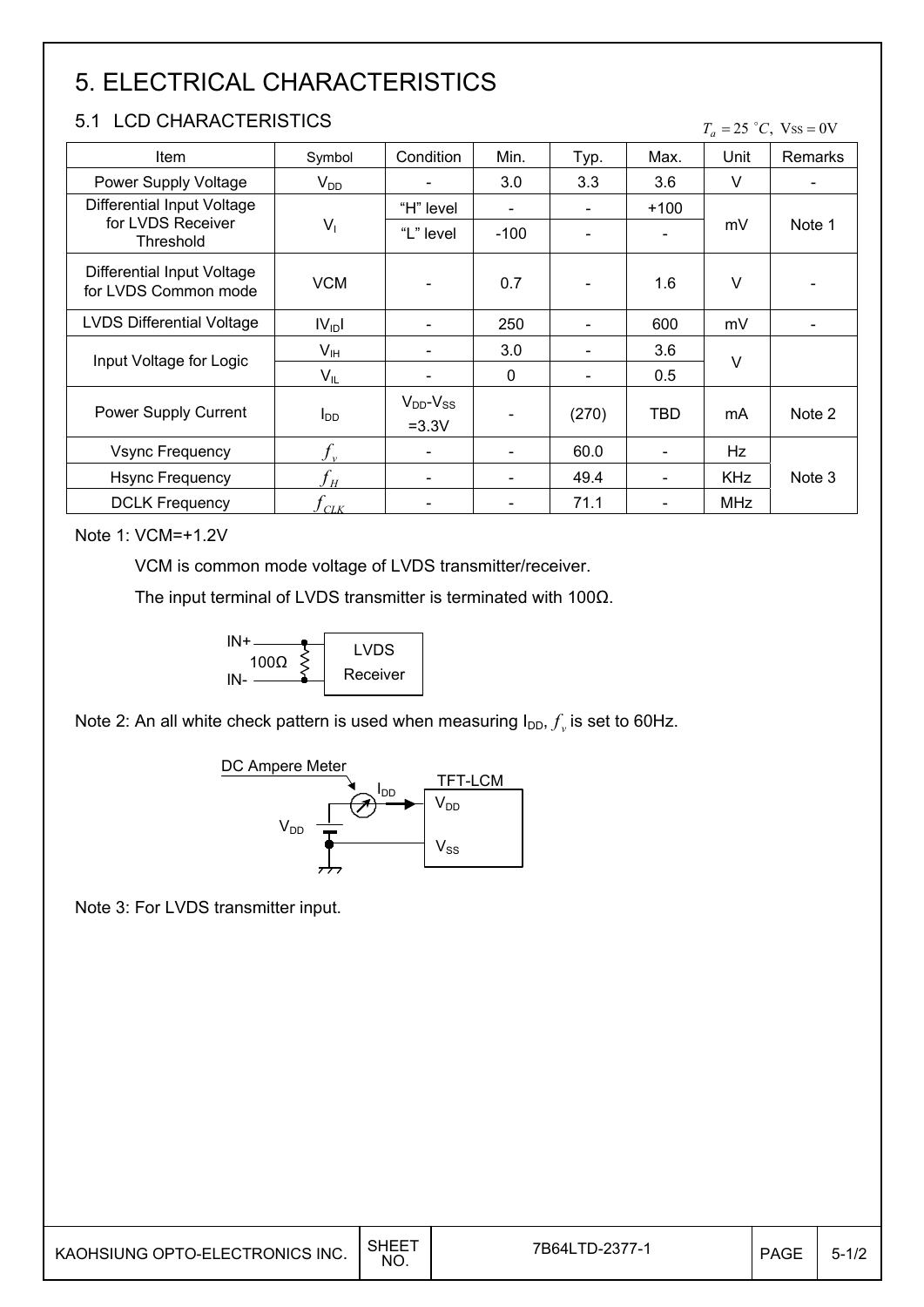### 5.2 BACKLIGHT CHARACTERISTICS

| <b>Item</b>                  | Symbol       | Condition             | Min. | Typ.  | Max.       | Unit | Remarks |
|------------------------------|--------------|-----------------------|------|-------|------------|------|---------|
| <b>LED Input Voltage</b>     | VLED         | <b>Backlight Unit</b> | 4.8  | 5.0   | 6.2        | v    |         |
| <b>LED Forward Current</b>   | <b>ILED</b>  | <b>Backlight Unit</b> |      | (600) | <b>TBD</b> | mA   |         |
|                              |              | "H" level             | 3.0  |       | 3.6        | v    |         |
| <b>PMW Control Level</b>     | <b>PWM</b>   | "L" level             |      |       | 0.4        | V    |         |
| <b>PMW Control Frequency</b> | <b>T</b> pwM |                       | 1K   |       | 20K        | Hz   |         |

Note 1: Fig. 5.1 shows the LED backlight circuit. The circuit has 36 LEDs in total.



Fig. 5.1

| KAOHSIUNG OPTO-ELECTRONICS INC. | <b>SHEET</b><br>NO. | 7B64LTD-2377- | <b>PAGE</b> | $5 - 2/2$ |
|---------------------------------|---------------------|---------------|-------------|-----------|
|                                 |                     |               |             |           |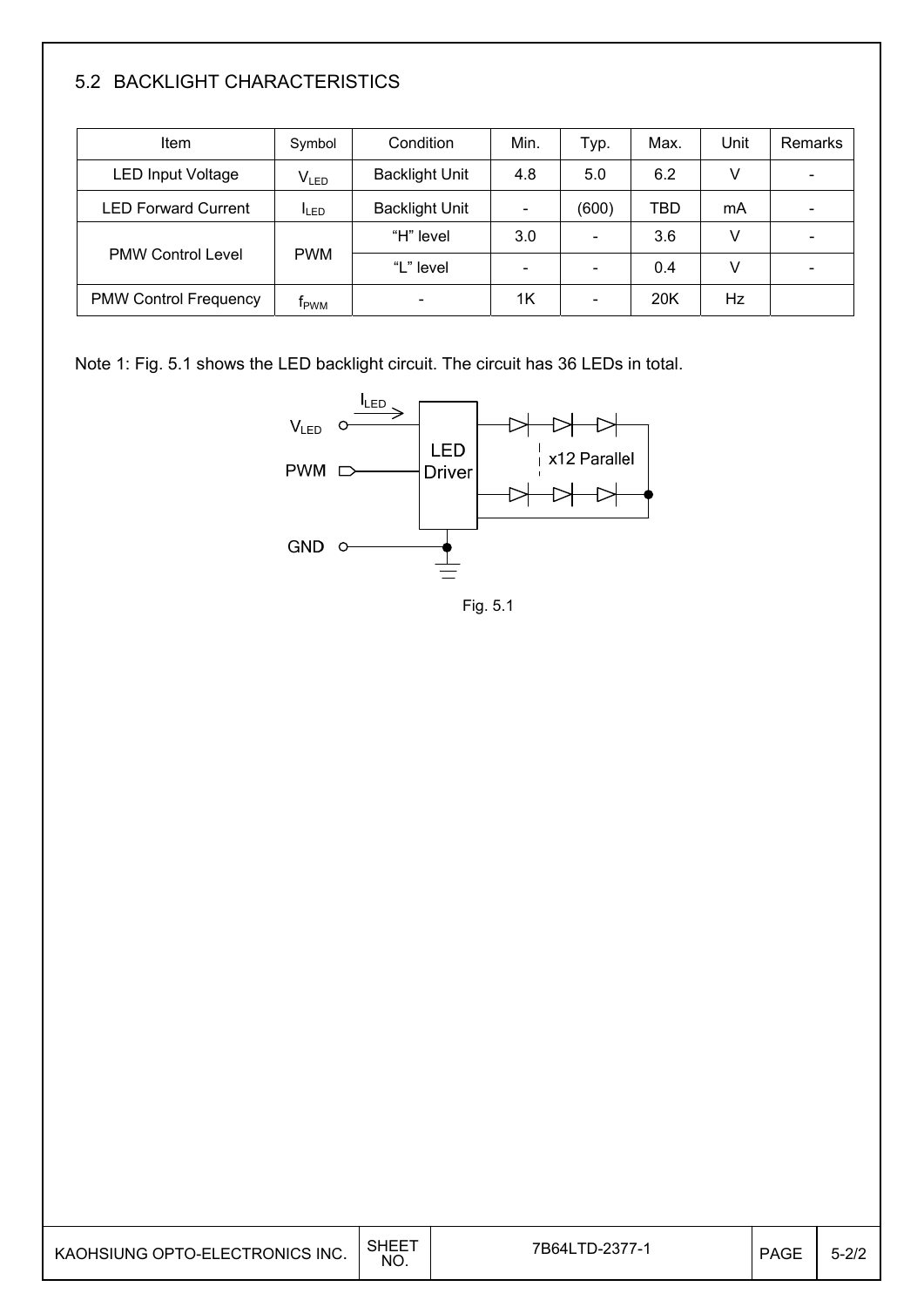## 6. OPTICAL CHARACTERISTICS

The optical characteristics are measured based on the conditions as below:

- Supplying the signals and voltages defined in the section of electrical characteristics.
- The backlight unit needs to be turned on for 30 minutes.
- The ambient temperature is 25 °C.
- In the dark room around 500~1000 lx, the equipment has been set for the measurements as shown in Fig 6.1.  $T_a = 25$   $\degree$ C,  $f_v = 60$  Hz, V<sub>DD</sub> = 3.3*V*

| <b>Item</b>                  |       | Symbol                   | Condition                               | Min. | Typ.  | Max. | Unit            | Remarks |  |
|------------------------------|-------|--------------------------|-----------------------------------------|------|-------|------|-----------------|---------|--|
| <b>Brightness of White</b>   |       | $\overline{\phantom{a}}$ |                                         | 300  | 350   |      | $\text{cd/m}^2$ | Note 1  |  |
| <b>Brightness Uniformity</b> |       |                          | $\phi = 0^{\circ}, \theta = 0^{\circ},$ | 70   | 75    |      | $\%$            | Note 2  |  |
| <b>Contrast Ratio</b>        |       | CR                       | $I_{LED}$ = 240 mA                      | 600  | 800   |      |                 | Note 3  |  |
| <b>Response Time</b>         |       | $Tr+Tf$                  | $\phi = 0^{\circ}, \theta = 0^{\circ}$  |      | 25    | 50   | ms              | Note 4  |  |
| <b>NTSC Ratio</b>            |       | $\overline{\phantom{a}}$ | $\phi = 0^{\circ}, \theta = 0^{\circ}$  |      | (TBD) |      | %               |         |  |
|                              |       | $\theta$ x               | $\phi = 0^\circ$ , CR $\geq 10$         | 75   | 85    |      |                 |         |  |
|                              |       | $\theta x'$              | $\phi = 180^{\circ}$ , CR $\geq 10$     | 75   | 85    |      |                 |         |  |
| <b>Viewing Angle</b>         |       | $\theta$ y               | $\phi = 90^\circ$ , CR $\geq 10$        | 75   | 85    |      | Degree          | Note 5  |  |
|                              |       | $\theta$ y'              | $\phi = 270$ °, CR $\geq 10$            | 75   | 85    |      |                 |         |  |
| Color                        |       | X                        |                                         | 0.26 | 0.31  | 0.36 |                 |         |  |
| Chromaticity                 | White |                          | $\phi = 0^{\circ}, \theta = 0^{\circ}$  | 0.28 | 0.33  | 0.38 |                 | Note 6  |  |

Note 1: The brightness is measured from 9 point of the panel, P1~P9 in Fig. 6.2, for the average value. Note 2: The brightness uniformity is calculated by the equation as below:

> Brightness uniformity =  $\frac{\text{Min.}_{\text{Br}}}{\text{Max.}_{\text{B}}}\frac{1}{\text{Max.}_{\text{B}}}\times 100\%$ Max. Brightness

, which is based on the brightness values of the 9 points measured by BM-5A as shown in Fig. 6.2.



Fig. 6.1 Fig. 6.2

| KAOHSIUNG OPTO-ELECTRONICS INC. | <b>SHEET</b><br>ا ب<br>NO. | 7B64LTD-2377-1 | <b>PAGE</b> | $6 - 1/2$ |
|---------------------------------|----------------------------|----------------|-------------|-----------|
|                                 |                            |                |             |           |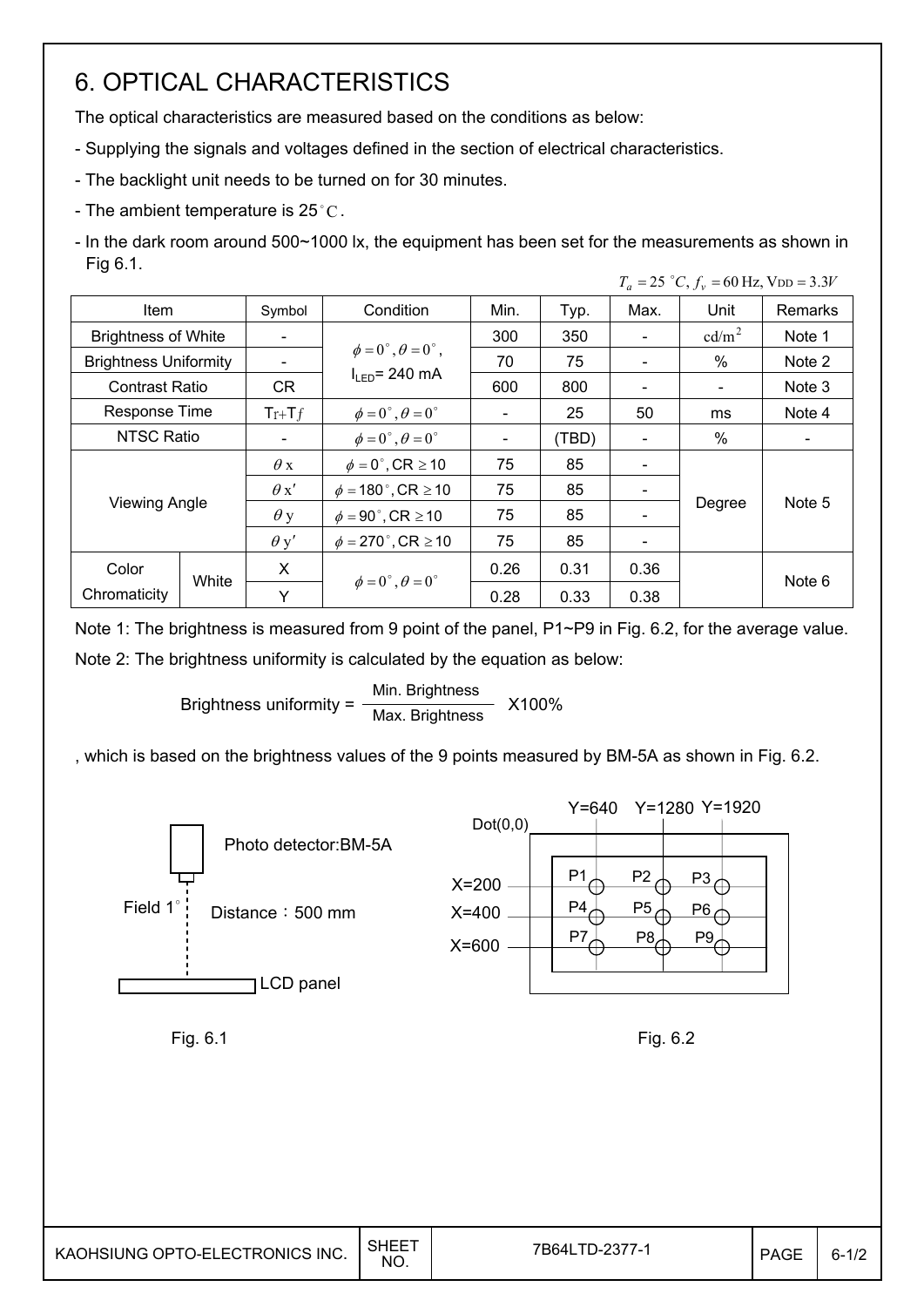Note 3: The Contrast ratio is measured from the center point of the panel, P5, and defined as the following equation:

$$
CR = \frac{Brightness \text{ of White}}{Brightness \text{ of Black}}
$$

Note 4: The definition of response time is shown in Fig. 6.3. The rising time is the period from 10% brightness to 90% brightness when the data is from white to black. Oppositely, Falling time is the period from 90% brightness rising to 10% brightness.



Fig. 6.3

Note 5: The definition of viewing angle is shown in Fig. 6.4. Angle  $\phi$  is used to represent viewing directions, for instance,  $\phi = 270^\circ$  means 6 o'clock, and  $\phi = 0^\circ$  means 3 o'clock. Moreover, angle  $\theta$  is used to represent viewing angles from axis Z toward plane XY.





Note 6: The color chromaticity is measured from the center point of the panel, P5, as shown in Fig. 6.2.

| KAOHSIUNG OPTO-ELECTRONICS INC. | <b>SHEET</b><br>NO. | 7B64LTD-2377-1 | <b>PAGE</b> | $6 - 2/2$ |
|---------------------------------|---------------------|----------------|-------------|-----------|
|---------------------------------|---------------------|----------------|-------------|-----------|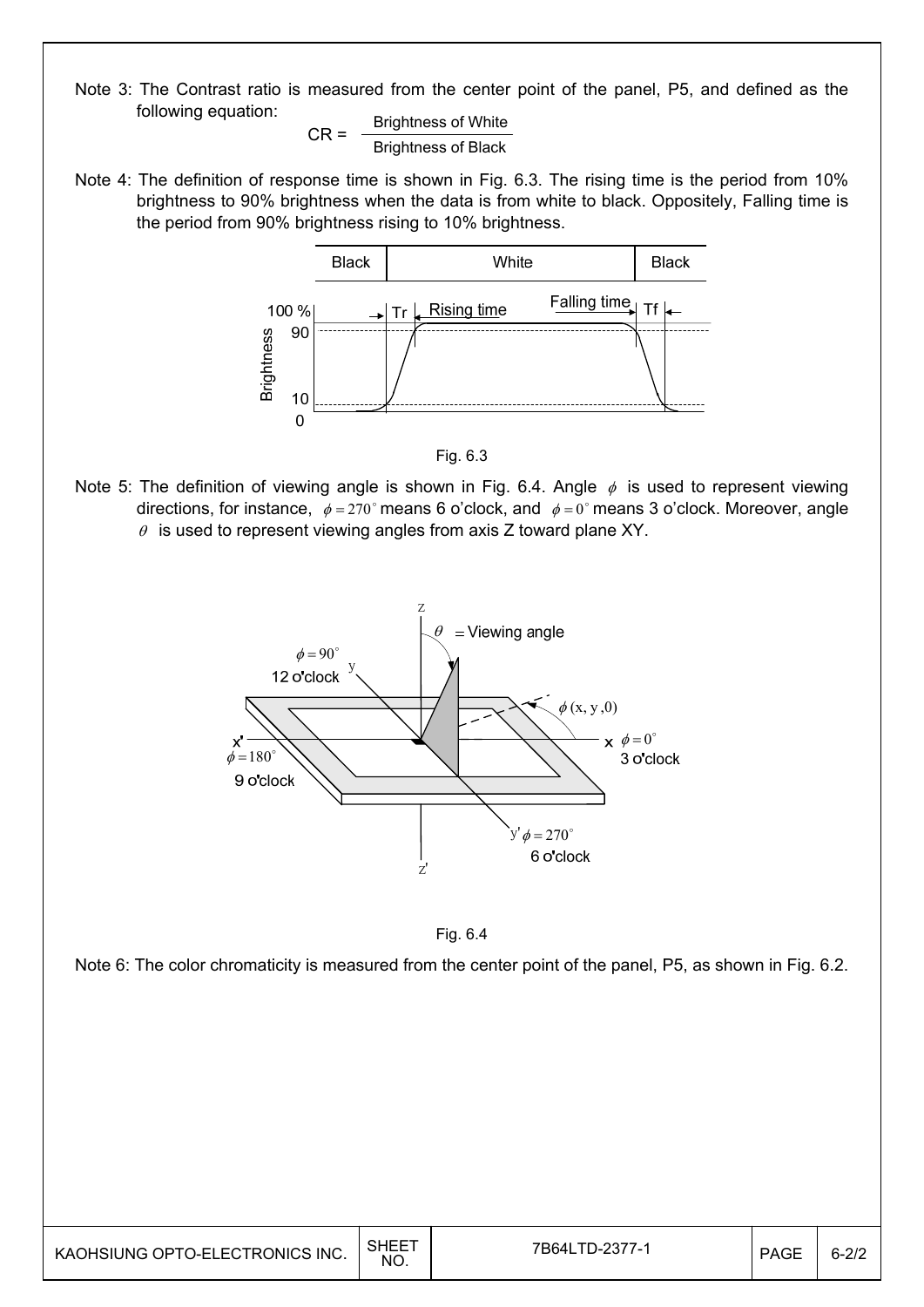

| <b>SHEET</b><br>KAOHSIUNG OPTO-ELECTRONICS INC.<br>NO. | 7B64LTD-2377-1 | <b>PAGE</b> | $(-1)^4$ |
|--------------------------------------------------------|----------------|-------------|----------|
|--------------------------------------------------------|----------------|-------------|----------|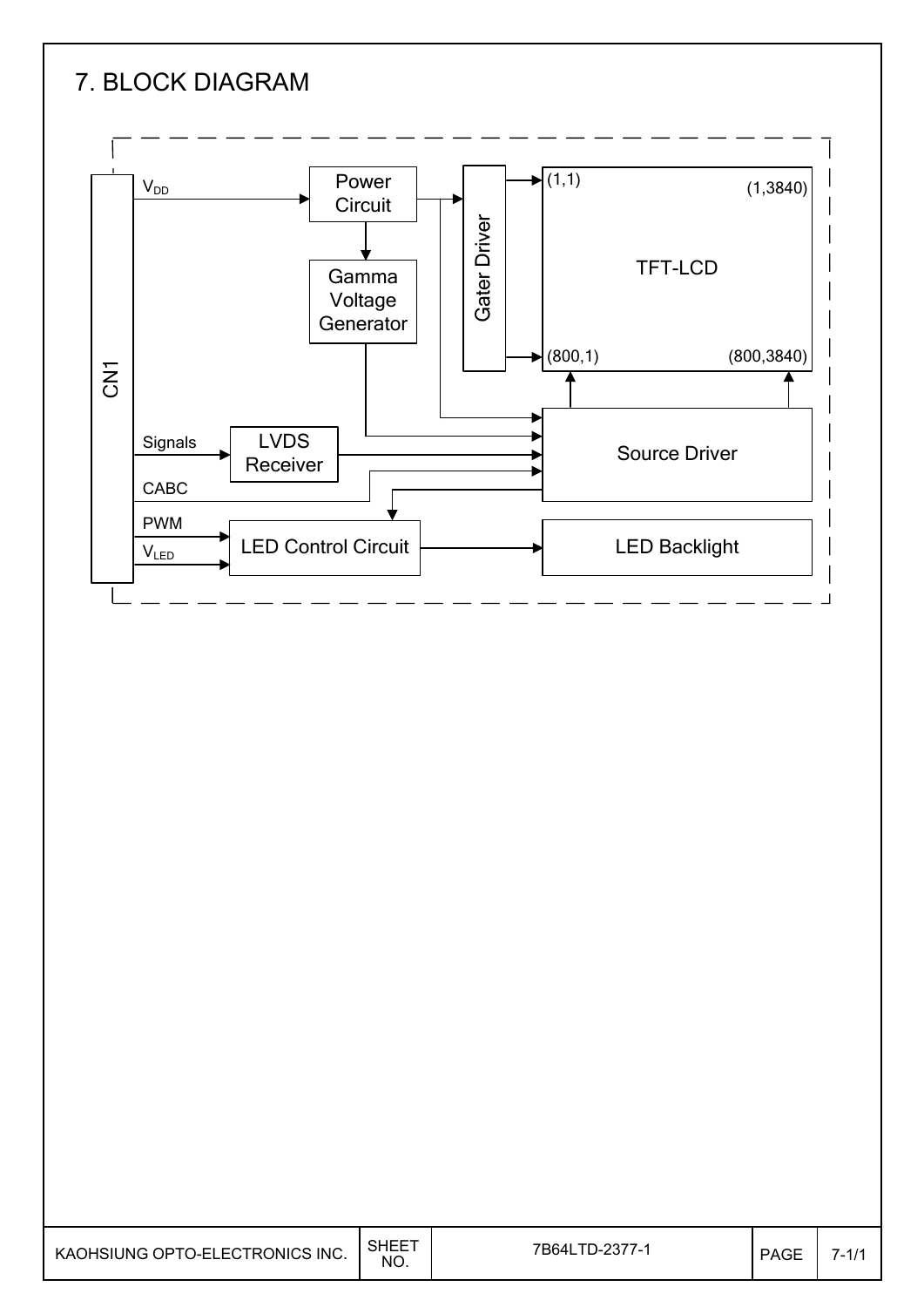## 8. LCD INTERFACE

#### 8.1 INTERFACE PIN CONNECTIONS

The display interface connector is F62240-H1210A made by Vigorconn and more details of the connector are shown in the section of outline dimension.

Pin assignment of LCD interface is as below:

| Pin No.        | Symbol      | Function                            | Remark                 |
|----------------|-------------|-------------------------------------|------------------------|
| 1              | <b>NC</b>   | No connection                       |                        |
| $\overline{2}$ | $V_{DD}$    | Power Supply                        |                        |
| 3              | $V_{DD}$    | Power Supply                        |                        |
| 4              | <b>NC</b>   | No connection                       |                        |
| 5              | <b>NC</b>   | No connection                       |                        |
| 6              | <b>NC</b>   | No connection                       |                        |
| $\overline{7}$ | <b>NC</b>   | No connection                       |                        |
| 8              | $In0-$      | -LVDS Differential Data Input       |                        |
| 9              | $In0+$      | +LVDS Differential Data Input       | R0-R5, G0              |
| 10             | $V_{SS}$    | Ground                              |                        |
| 11             | $ln 1 -$    | -LVDS Differential Data Input       |                        |
| 12             | $ln 1+$     | +LVDS Differential Data Input       | G1~G5, B0,B1           |
| 13             | $V_{SS}$    | Ground                              |                        |
| 14             | $ln2-$      | -LVDS Differential Data Input       |                        |
| 15             | $ln2+$      | +LVDS Differential Data Input       | B2-B5, HS, VS, DE      |
| 16             | $V_{SS}$    | Ground                              |                        |
| 17             | CLK-        | -LVDS Differential Clock Input      |                        |
| 18             | CLK+        | +LVDS Differential Clock Input      | <b>LVDS CLK</b>        |
| 19             | $V_{SS}$    | Ground                              |                        |
| 20             | $In3-$      | -LVDS Differential Data Input       |                        |
| 21             | $In3+$      | +LVDS Differential Data Input       | R6, R7, G6, G7, B6, B7 |
| 22             | $V_{SS}$    | Ground                              |                        |
| 23             | <b>GND</b>  | <b>LED Ground</b>                   |                        |
| 24             | <b>GND</b>  | <b>LED Ground</b>                   |                        |
| 25             | <b>GND</b>  | <b>LED Ground</b>                   |                        |
| 26             | <b>NC</b>   | No connection                       |                        |
| 27             | <b>PWM</b>  | PWM Control Signal of LED Converter | Note 2                 |
| 28             | <b>NC</b>   | No connection                       |                        |
| 29             | <b>CABC</b> | <b>CABC Enable Input</b>            | Note 1                 |
| 30             | <b>NC</b>   | No connection                       |                        |
| 31             | $V_{LED}$   | <b>LED Power</b>                    |                        |
| 32             | $V_{LED}$   | <b>LED Power</b>                    |                        |
| 33             | $V_{LED}$   | <b>LED Power</b>                    |                        |
| 34             | <b>NC</b>   | No connection                       |                        |
| 35             | <b>NC</b>   | No connection                       |                        |
| 36             | <b>NC</b>   | No connection                       |                        |
| 37             | <b>NC</b>   | No connection                       |                        |
| 38             | <b>NC</b>   | No connection                       |                        |
| 39             | <b>NC</b>   | No connection                       |                        |
| 40             | <b>NC</b>   | No connection                       |                        |

NO.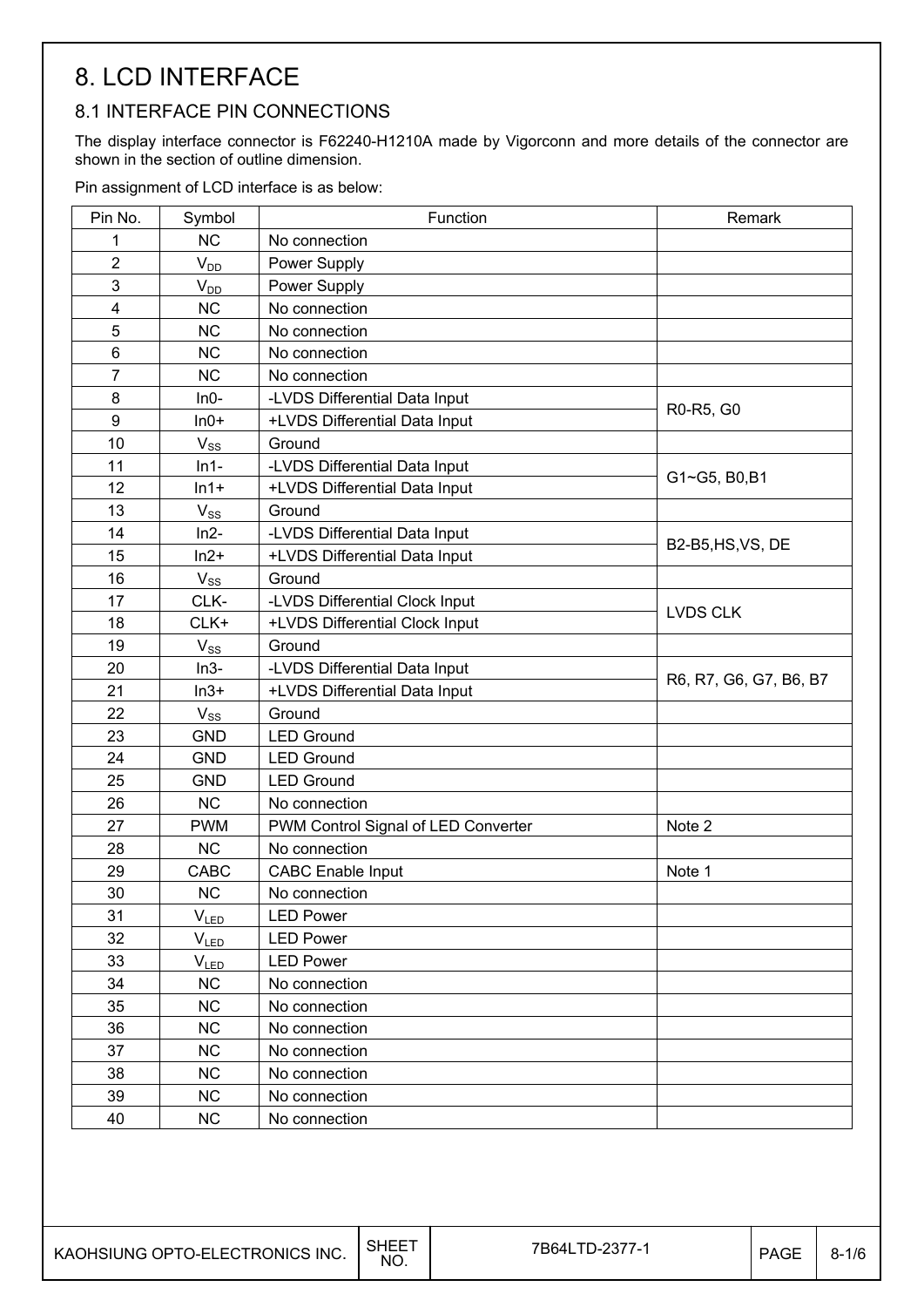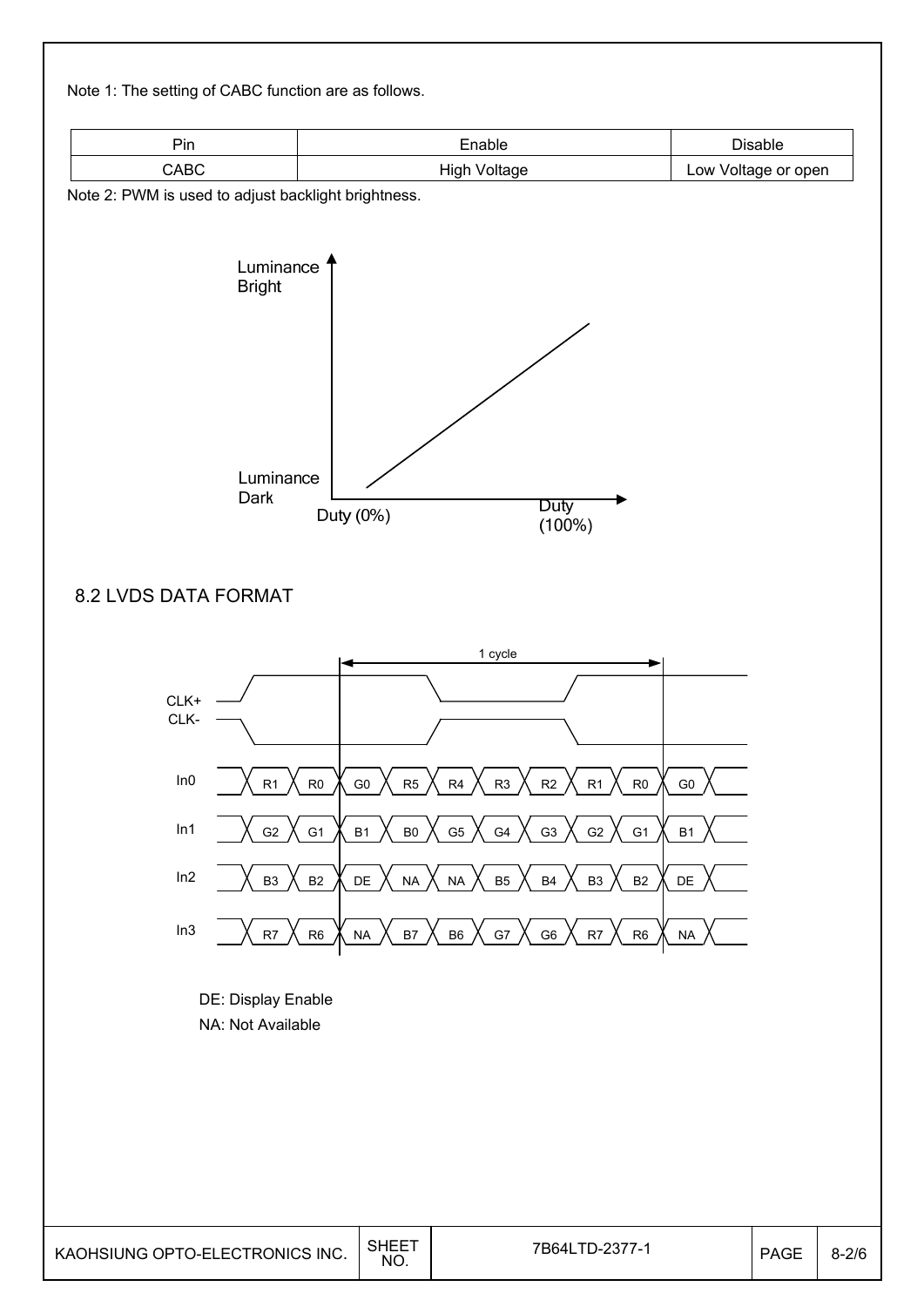

#### 8.4 TIME TABLE

The column of timing sets including minimum, typical, and maximum as below are based on the best optical performance, frame frequency (Vsync) = 60 Hz to define. If 60 Hz is not the aim to set, 57~63 Hz for Vsync is recommended to apply for better performance by other parameter combination as the definitions in section 5.1.

|            | <b>Item</b>          | Symbol           | Min.   | Typ.           | Unit   |            |
|------------|----------------------|------------------|--------|----------------|--------|------------|
| Horizontal | <b>CLK Frequency</b> | t <sub>CLK</sub> | (68.9) | 71.1           | (73.4) | MHz        |
|            | Display Data         | thd              |        |                |        |            |
|            | Cycle Time           | th               | (1410) | (1470)<br>1440 |        | <b>CLK</b> |
| Vertical   | Display Data         | tvd              |        |                |        |            |
|            | Cycle Time           | tv               | (815)  | 823            | (833)  | н          |

| SHEET<br>KAOHSIUNG OPTO-ELECTRONICS INC.<br>NO. | 7B64LTD-2377-1 | <b>PAGE</b> | $8 - 3/6$ |
|-------------------------------------------------|----------------|-------------|-----------|
|-------------------------------------------------|----------------|-------------|-----------|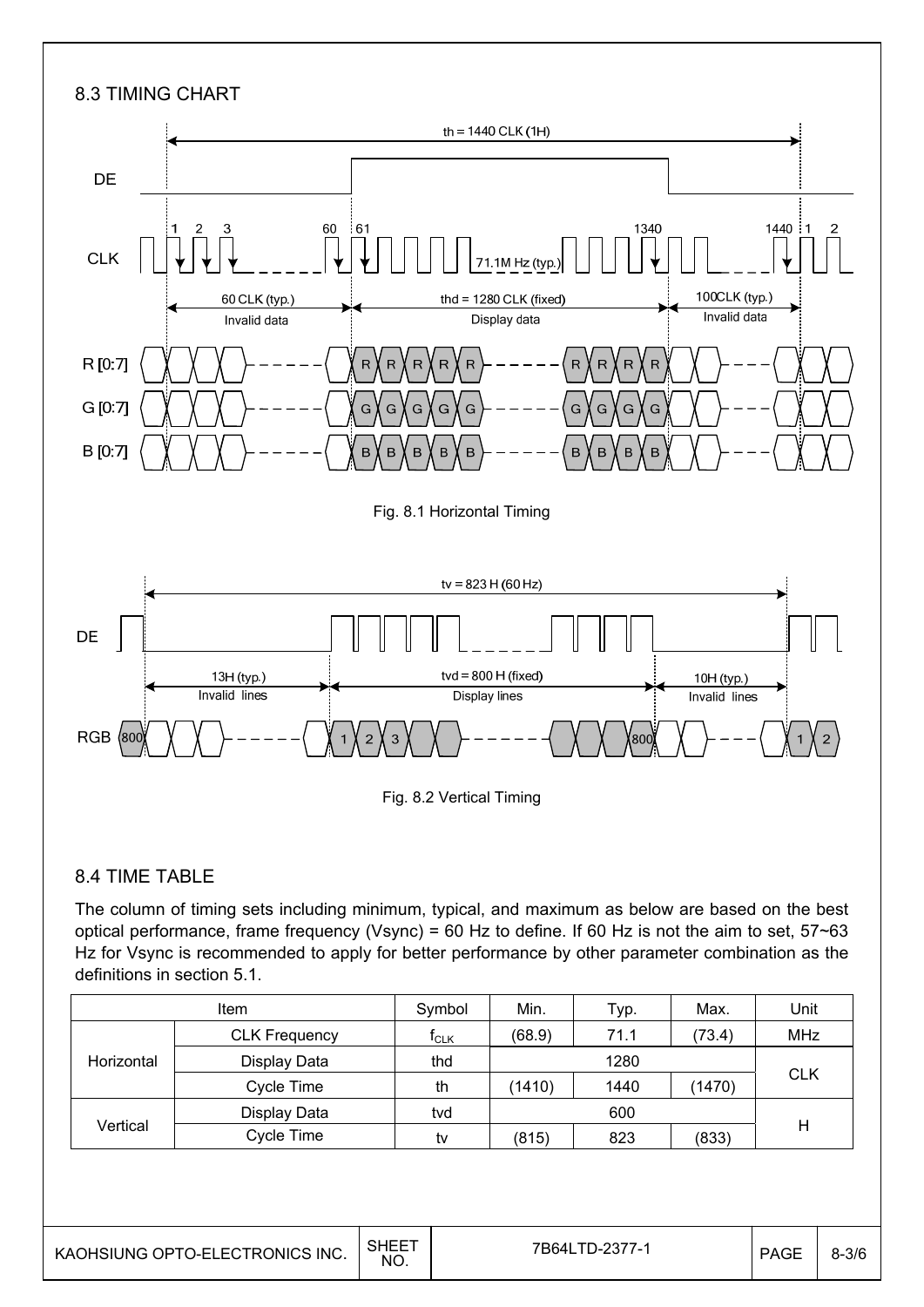### 8.5 LVDS RECEIVER TIMING



RinX= (RinX+)-(RinX-) (X=0, 1, 2, 3)

|                              | Item              | Symbol           | Min. | Typ.        | Max. | Unit       | Remarks |
|------------------------------|-------------------|------------------|------|-------------|------|------------|---------|
| <b>CLK</b>                   | Cycle frequency   | $1/t$ CLK        |      | 71.1        |      | <b>MHz</b> |         |
| <b>RinX</b><br>$(X=0,1,2,3)$ | 0 data position   | tRP0             |      | 1/7*tCLK    |      |            |         |
|                              | 1st data position | t <sub>RP1</sub> |      | 0           |      |            |         |
|                              | 2nd data position | tRP2             |      | 6/7*tCLK    |      |            |         |
|                              | 3rd data position | tRP3             |      | 5/7*tCLK    |      | ns         |         |
|                              | 4th data position | tRP4             |      | 4/7*tCLK    |      |            |         |
|                              | 5th data position | tRP5             |      | 3/7*tCLK    |      |            |         |
|                              | 6th data position | tRP6             |      | $2/7$ *tCLK |      |            |         |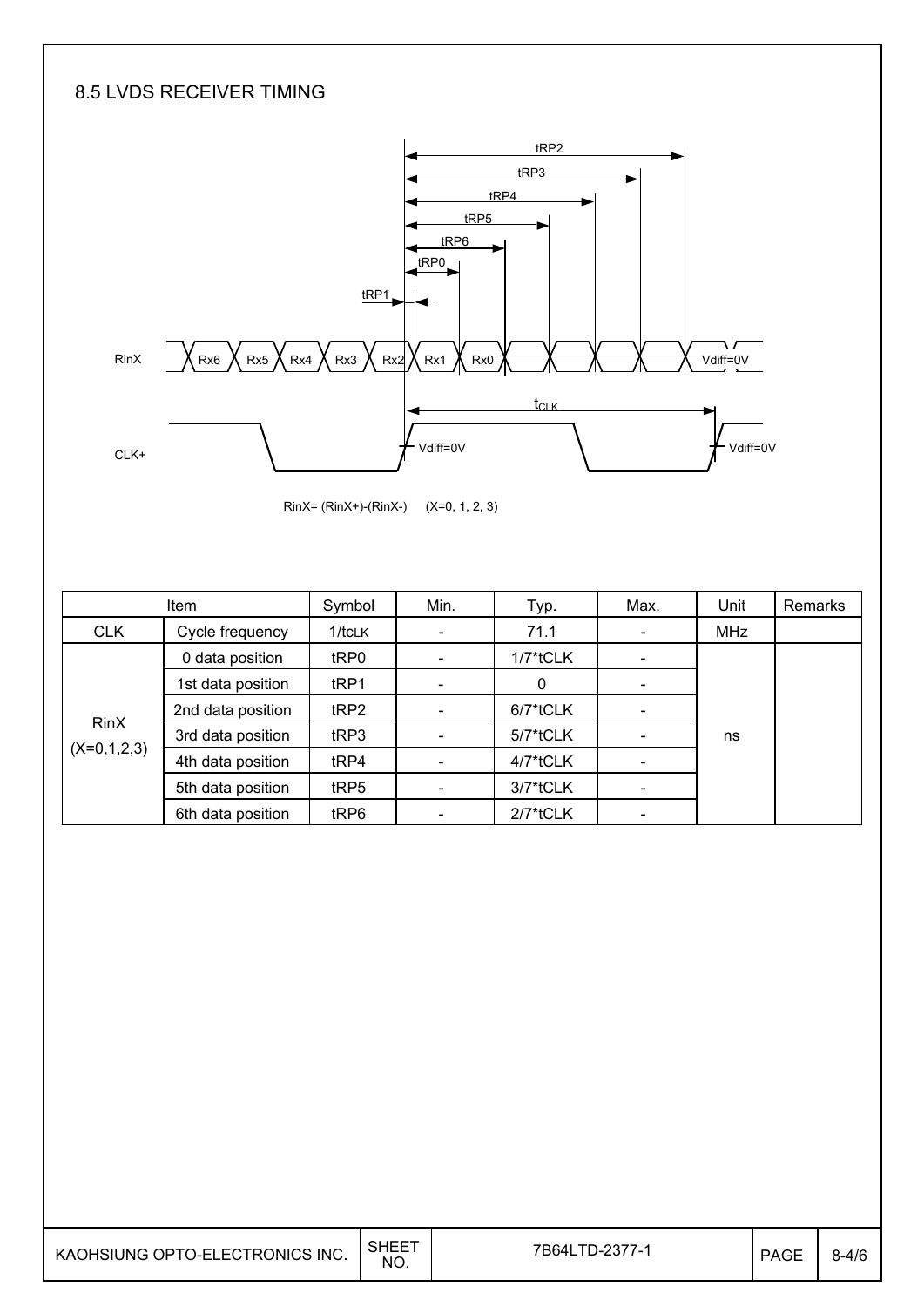### 8.6 DATA INPUT for DISPLAY COLOR

|                                                        |                                                                                                                                              | Red<br>Data    |                      |                |                |                      | Data<br>Green        |                      |                                       |                      |                      |                      | Blue<br>Data         |                      |                      |                |                      |                      |                      |                      |                      |                      |                      |                |                |
|--------------------------------------------------------|----------------------------------------------------------------------------------------------------------------------------------------------|----------------|----------------------|----------------|----------------|----------------------|----------------------|----------------------|---------------------------------------|----------------------|----------------------|----------------------|----------------------|----------------------|----------------------|----------------|----------------------|----------------------|----------------------|----------------------|----------------------|----------------------|----------------------|----------------|----------------|
| Input                                                  |                                                                                                                                              | R7             | R <sub>6</sub>       | R <sub>5</sub> | R <sub>4</sub> | R <sub>3</sub>       | R <sub>2</sub>       | R <sub>1</sub>       | R <sub>0</sub>                        | G7                   | G <sub>6</sub>       | G <sub>5</sub>       | G4                   | G <sub>3</sub>       | G <sub>2</sub>       | G <sub>1</sub> | G <sub>0</sub>       | <b>B7</b>            | B <sub>6</sub>       | B <sub>5</sub>       | B4                   | B3                   | <b>B2</b>            | <b>B1</b>      | B <sub>0</sub> |
| color                                                  |                                                                                                                                              | <b>MSB</b>     |                      |                |                |                      |                      |                      | <b>LSB</b>                            | <b>MSB</b>           |                      |                      |                      |                      |                      |                | LSB                  | <b>MSB</b>           |                      |                      |                      |                      |                      |                | LSB            |
|                                                        | <b>Black</b>                                                                                                                                 | 0              | 0                    | 0              | 0              | 0                    | 0                    | 0                    | 0                                     | 0                    | 0                    | 0                    | 0                    | 0                    | 0                    | 0              | 0                    | 0                    | 0                    | 0                    | 0                    | 0                    | 0                    | 0              | 0              |
|                                                        | Red(255)                                                                                                                                     | 1              | 1                    | 1              | 1              | 1                    | 1                    | 1                    | 1                                     | 0                    | 0                    | 0                    | 0                    | 0                    | 0                    | 0              | 0                    | 0                    | 0                    | 0                    | 0                    | 0                    | 0                    | 0              | 0              |
|                                                        | Green(255)                                                                                                                                   | 0              | 0                    | 0              | 0              | 0                    | 0                    | 0                    | 0                                     | 1                    | 1                    | 1                    | 1                    | 1                    | 1                    | 1              | 1                    | 0                    | 0                    | 0                    | 0                    | 0                    | 0                    | 0              | 0              |
| Basic                                                  | <b>Blue(255)</b>                                                                                                                             | 0              | 0                    | 0              | 0              | 0                    | 0                    | 0                    | 0                                     | 0                    | 0                    | 0                    | 0                    | 0                    | 0                    | 0              | 0                    | 1                    | $\mathbf{1}$         | 1                    | 1                    | 1                    | 1                    | 1              | 1              |
| Color                                                  | Cyan                                                                                                                                         | 0              | 0                    | 0              | 0              | 0                    | 0                    | 0                    | 0                                     | 1                    | 1                    | 1                    | 1                    | 1                    | 1                    | $\mathbf{1}$   | 1                    | 1                    | $\mathbf{1}$         | 1                    | 1                    | 1                    | 1                    | 1              | $\mathbf{1}$   |
|                                                        | Magenta                                                                                                                                      | 1              | 1                    | 1              | 1              | $\mathbf{1}$         | $\mathbf{1}$         | 1                    | 1                                     | 0                    | 0                    | 0                    | 0                    | 0                    | 0                    | 0              | 0                    | 1                    | 1                    | 1                    | 1                    | 1                    | 1                    | 1              | 1              |
|                                                        | Yellow                                                                                                                                       | 1              | 1                    | 1              | 1              | 1                    | 1                    | 1                    | 1                                     | 1                    | 1                    | 1                    | 1                    | 1                    | 1                    | $\mathbf{1}$   | 1                    | 0                    | 0                    | 0                    | 0                    | 0                    | 0                    | 0              | 0              |
|                                                        | White                                                                                                                                        | 1              | 1                    | 1              | 1              | $\mathbf{1}$         | 1                    | 1                    | $\mathbf{1}$                          | 1                    | 1                    | 1                    | 1                    | 1                    | 1                    | $\mathbf{1}$   | 1                    | 1                    | 1                    | 1                    | 1                    | 1                    | 1                    | 1              | $\mathbf{1}$   |
|                                                        | <b>Black</b>                                                                                                                                 | 0              | 0                    | 0              | 0              | 0                    | 0                    | 0                    | 0                                     | 0                    | 0                    | 0                    | 0                    | 0                    | 0                    | 0              | 0                    | 0                    | 0                    | 0                    | 0                    | 0                    | 0                    | 0              | 0              |
|                                                        | Red(1)                                                                                                                                       | 0              | 0                    | 0              | 0              | 0                    | 0                    | 0                    | 1                                     | 0                    | 0                    | 0                    | 0                    | 0                    | 0                    | 0              | 0                    | 0                    | 0                    | 0                    | 0                    | 0                    | 0                    | 0              | 0              |
|                                                        | Red(2)                                                                                                                                       | 0              | 0                    | 0              | 0              | 0                    | 0                    | 1                    | 0                                     | 0                    | 0                    | 0                    | 0                    | 0                    | 0                    | 0              | 0                    | 0                    | 0                    | 0                    | 0                    | 0                    | 0                    | 0              | 0              |
| Red                                                    | $\ddot{\cdot}$                                                                                                                               | ÷              | $\ddot{\phantom{a}}$ | ÷              | ÷              | $\ddot{\phantom{a}}$ | $\ddot{\phantom{a}}$ | $\ddot{\phantom{a}}$ | ċ                                     | $\ddot{\phantom{a}}$ | $\ddot{\phantom{a}}$ | ċ                    | ÷                    | $\ddot{\phantom{a}}$ | $\ddot{\cdot}$       | ÷              | $\ddot{\cdot}$       | $\ddot{\phantom{a}}$ | ÷                    | $\ddot{\phantom{a}}$ | $\ddot{\phantom{a}}$ | $\ddot{\phantom{a}}$ | $\ddot{\phantom{a}}$ | $\ddot{\cdot}$ | ÷              |
|                                                        |                                                                                                                                              |                | $\ddot{\cdot}$       | t              |                | $\ddot{\cdot}$       | $\ddot{\phantom{a}}$ |                      | $\ddot{\phantom{a}}$                  | $\ddot{\phantom{a}}$ | $\ddot{\phantom{a}}$ | Ì,                   | $\ddot{\cdot}$       | $\ddot{\phantom{a}}$ | $\ddot{\cdot}$       | $\ddot{\cdot}$ |                      | $\ddot{\cdot}$       | $\ddot{\cdot}$       |                      | $\ddot{\cdot}$       | ÷                    |                      | $\ddot{\cdot}$ |                |
|                                                        | Red(253)                                                                                                                                     | 1              | 1                    | 1              | 1              | 1                    | 1                    | 0                    | 1                                     | 0                    | 0                    | 0                    | 0                    | 0                    | 0                    | 0              | 0                    | 0                    | 0                    | 0                    | 0                    | 0                    | 0                    | 0              | 0              |
|                                                        | Red(254)                                                                                                                                     | 1              | 1                    | 1              | 1              | $\mathbf{1}$         | 1                    | 1                    | 0                                     | 0                    | 0                    | 0                    | 0                    | 0                    | 0                    | 0              | 0                    | 0                    | 0                    | 0                    | 0                    | 0                    | 0                    | 0              | 0              |
|                                                        | Red(255)                                                                                                                                     | 1              | 1                    | 1              | 1              | $\mathbf{1}$         | 1                    | 1                    | 1                                     | 0                    | 0                    | 0                    | 0                    | 0                    | 0                    | 0              | 0                    | 0                    | 0                    | 0                    | 0                    | 0                    | 0                    | 0              | 0              |
|                                                        | <b>Black</b>                                                                                                                                 | 0              | 0                    | 0              | 0              | 0                    | 0                    | 0                    | 0                                     | 0                    | 0                    | 0                    | 0                    | 0                    | 0                    | 0              | 0                    | 0                    | 0                    | 0                    | 0                    | 0                    | 0                    | 0              | 0              |
|                                                        | Green(1)                                                                                                                                     | 0              | 0                    | 0              | 0              | 0                    | 0                    | 0                    | 0                                     | 0                    | 0                    | 0                    | 0                    | 0                    | 0                    | 0              | $\mathbf{1}$         | 0                    | 0                    | 0                    | 0                    | 0                    | 0                    | 0              | 0              |
|                                                        | Green(2)                                                                                                                                     | 0              | 0                    | 0              | 0              | 0                    | 0                    | 0                    | 0                                     | 0                    | 0                    | 0                    | 0                    | 0                    | 0                    | $\mathbf{1}$   | 0                    | 0                    | 0                    | 0                    | 0                    | 0                    | 0                    | 0              | 0              |
| Green                                                  |                                                                                                                                              |                |                      | t              |                |                      | $\ddot{\phantom{a}}$ |                      |                                       | $\ddot{\phantom{a}}$ |                      |                      | $\ddot{\phantom{a}}$ |                      |                      | t              |                      |                      | t                    |                      |                      | $\ddot{\phantom{a}}$ |                      |                |                |
|                                                        |                                                                                                                                              |                | $\ddot{\cdot}$       |                |                | $\ddot{\phantom{0}}$ | $\ddot{\cdot}$       |                      | t                                     |                      |                      | t                    |                      | $\ddot{\phantom{a}}$ | $\ddot{\phantom{a}}$ |                | $\ddot{\phantom{a}}$ | $\ddot{\phantom{a}}$ |                      |                      | t                    |                      | $\ddot{\phantom{a}}$ | ÷              |                |
|                                                        | Green(253)                                                                                                                                   | $\mathbf{0}$   | $\Omega$             | $\Omega$       | $\Omega$       | $\Omega$             | $\Omega$             | $\Omega$             | $\Omega$                              | $\mathbf{1}$         | $\mathbf{1}$         | $\mathbf{1}$         | $\mathbf{1}$         | 1                    | $\mathbf{1}$         | $\Omega$       | $\mathbf{1}$         | $\Omega$             | $\Omega$             | $\Omega$             | $\Omega$             | $\Omega$             | $\Omega$             | $\Omega$       | 0              |
|                                                        | Green(254)                                                                                                                                   | 0              | 0                    | 0              | 0              | 0                    | 0                    | 0                    | $\pmb{0}$                             | $\mathbf{1}$         | $\mathbf{1}$         | $\mathbf{1}$         | $\mathbf{1}$         | $\mathbf{1}$         | $\mathbf{1}$         | $\mathbf{1}$   | $\mathbf 0$          | 0                    | 0                    | $\mathbf 0$          | 0                    | 0                    | 0                    | 0              | 0              |
|                                                        | Green(255)                                                                                                                                   | 0              | 0                    | 0              | 0              | 0                    | 0                    | 0                    | $\mathbf 0$                           | $\mathbf{1}$         | 1                    | $\mathbf{1}$         | $\mathbf{1}$         | $\mathbf{1}$         | $\mathbf{1}$         | $\mathbf{1}$   | $\mathbf{1}$         | 0                    | 0                    | $\mathbf 0$          | $\mathbf 0$          | 0                    | 0                    | 0              | $\mathsf 0$    |
|                                                        | <b>Black</b>                                                                                                                                 | 0              | $\mathbf 0$          | 0              | 0              | 0                    | 0                    | 0                    | $\pmb{0}$                             | 0                    | 0                    | $\mathbf 0$          | 0                    | $\mathbf 0$          | $\mathbf 0$          | $\mathbf 0$    | $\mathbf 0$          | 0                    | 0                    | $\mathbf 0$          | 0                    | 0                    | 0                    | 0              | $\mathsf 0$    |
|                                                        | Blue(1)                                                                                                                                      | $\mathbf 0$    | $\mathbf 0$          | 0              | 0              | 0                    | 0                    | 0                    | 0                                     | $\mathbf 0$          | $\mathbf 0$          | $\mathbf 0$          | 0                    | $\mathbf 0$          | $\mathbf 0$          | $\mathbf 0$    | $\mathsf{O}\xspace$  | 0                    | 0                    | $\mathbf 0$          | 0                    | 0                    | 0                    | 0              | $\mathbf{1}$   |
|                                                        | Blue(2)                                                                                                                                      | $\mathbf 0$    | $\mathbf{0}$         | $\Omega$       | $\mathbf 0$    | $\Omega$             | $\Omega$             | $\mathbf 0$          | $\mathbf 0$                           | $\Omega$             | $\mathbf 0$          | $\mathbf 0$          | $\Omega$             | $\mathbf 0$          | $\Omega$             | $\Omega$       | $\mathbf 0$          | $\Omega$             | $\Omega$             | $\mathbf 0$          | 0                    | $\Omega$             | $\mathbf 0$          | $\mathbf{1}$   | $\mathsf{O}$   |
| Blue                                                   |                                                                                                                                              | ÷              | $\ddot{\phantom{a}}$ | ÷              | t              | t                    | $\ddot{\phantom{a}}$ | t                    | $\ddot{\cdot}$                        | $\ddot{\phantom{a}}$ | $\ddot{\phantom{a}}$ | $\ddot{\phantom{a}}$ | $\ddot{\phantom{a}}$ | $\ddot{\phantom{a}}$ | $\ddot{\phantom{a}}$ | ÷              | $\ddot{\phantom{a}}$ | $\ddot{\phantom{a}}$ | $\ddot{\phantom{a}}$ | t                    | $\ddot{\phantom{a}}$ | ÷                    | $\ddot{\phantom{a}}$ | $\ddot{\cdot}$ | ÷              |
|                                                        | t                                                                                                                                            | $\ddot{\cdot}$ | $\ddot{\phantom{a}}$ | ÷              | $\ddot{\cdot}$ | t                    | ÷                    | t                    | t,                                    | ÷                    | $\ddot{\phantom{a}}$ | ÷                    | ÷                    | $\ddot{\phantom{a}}$ | $\ddot{\phantom{a}}$ | ÷              | $\ddot{\cdot}$       | $\ddot{\phantom{a}}$ | ÷                    | ÷                    | $\ddot{\cdot}$       | ÷                    | $\ddot{.}$           | $\ddot{\cdot}$ | ÷              |
|                                                        | <b>Blue(253)</b>                                                                                                                             | 0              | $\mathbf 0$          | 0              | 0              | 0                    | 0                    | 0                    | 0                                     | 0                    | $\mathbf 0$          | 0                    | 0                    | 0                    | 0                    | 0              | $\mathbf 0$          | $\mathbf{1}$         | $\mathbf{1}$         | $\mathbf{1}$         | $\mathbf{1}$         | $\mathbf{1}$         | $\mathbf{1}$         | 0              | $\mathbf{1}$   |
|                                                        | <b>Blue(254)</b>                                                                                                                             | 0              | $\mathbf 0$          | 0              | 0              | 0                    | 0                    | 0                    | 0                                     | 0                    | $\mathbf 0$          | $\mathbf 0$          | 0                    | $\mathbf 0$          | 0                    | 0              | $\mathbf 0$          | 1                    | $\mathbf{1}$         | 1                    | $\mathbf{1}$         | $\mathbf{1}$         | 1                    | $\mathbf{1}$   | 0              |
|                                                        | <b>Blue(255)</b>                                                                                                                             | 0              | 0                    | 0              | 0              | 0                    | 0                    | 0                    | $\pmb{0}$                             | 0                    | 0                    | 0                    | 0                    | 0                    | 0                    | 0              | 0                    | 1                    | $\mathbf{1}$         | 1                    | $\mathbf{1}$         | 1                    | $\mathbf{1}$         | 1              | $\mathbf{1}$   |
|                                                        | Note 1: Definition of gray scale : Color(n) Number in parenthesis indicates gray scale level. Larger<br>Note 2: Data Signal: 1: High, 0: Low |                |                      |                |                |                      |                      |                      | number corresponds to brighter level. |                      |                      |                      |                      |                      |                      |                |                      |                      |                      |                      |                      |                      |                      |                |                |
| <b>SHEET</b><br>KAOHSIUNG OPTO-ELECTRONICS INC.<br>NO. |                                                                                                                                              |                |                      |                |                |                      |                      |                      |                                       |                      |                      |                      | 7B64LTD-2377-1       |                      |                      |                |                      | <b>PAGE</b>          |                      |                      | $8 - 5/6$            |                      |                      |                |                |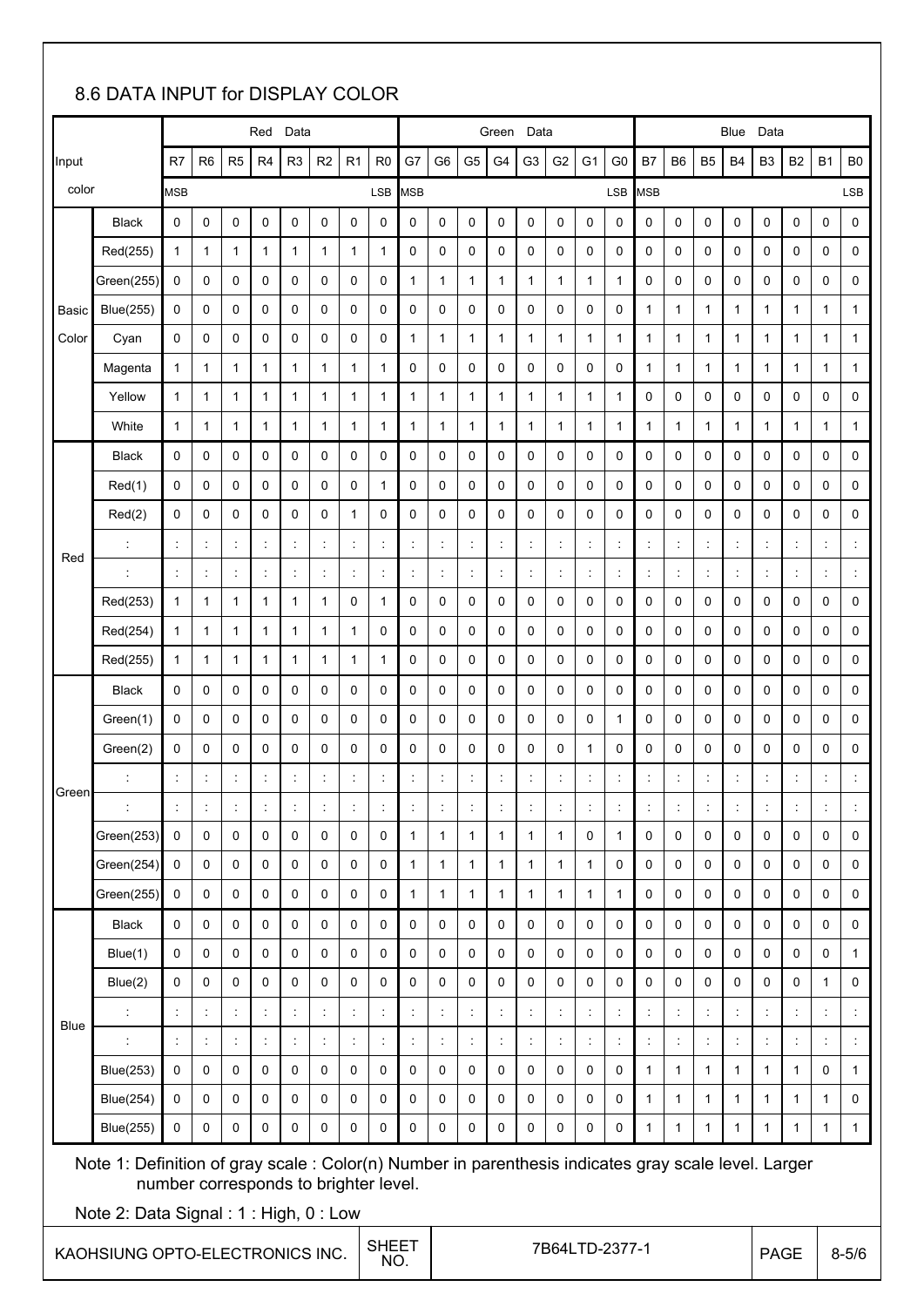#### 8.7 POWER SEQUENCE



- Note 1: In order to avoid any damages,  $V_{DD}$  has to be applied before all other signals. The opposite is true for power off where  $V_{DD}$  has to be remained on until all other signals have been switch off. The recommended time period is 1 second. Hot plugging might cause display damage due to incorrect power sequence, please pay attention on interface connecting before power on.
- Note 2: In order to avoid showing uncompleted patterns in transient state. It is recommended that switching the backlight on is delayed for 1 second after the signals have been applied. The opposite is true for power off where the backlight has to be switched off 1 second before the signals are removed.

| KAOHSIUNG OPTO-ELECTRONICS INC. | SHEET<br>NO. | 7B64LTD-2377-1 | <b>PAGE</b> | $8 - 6/6$ |
|---------------------------------|--------------|----------------|-------------|-----------|
|---------------------------------|--------------|----------------|-------------|-----------|